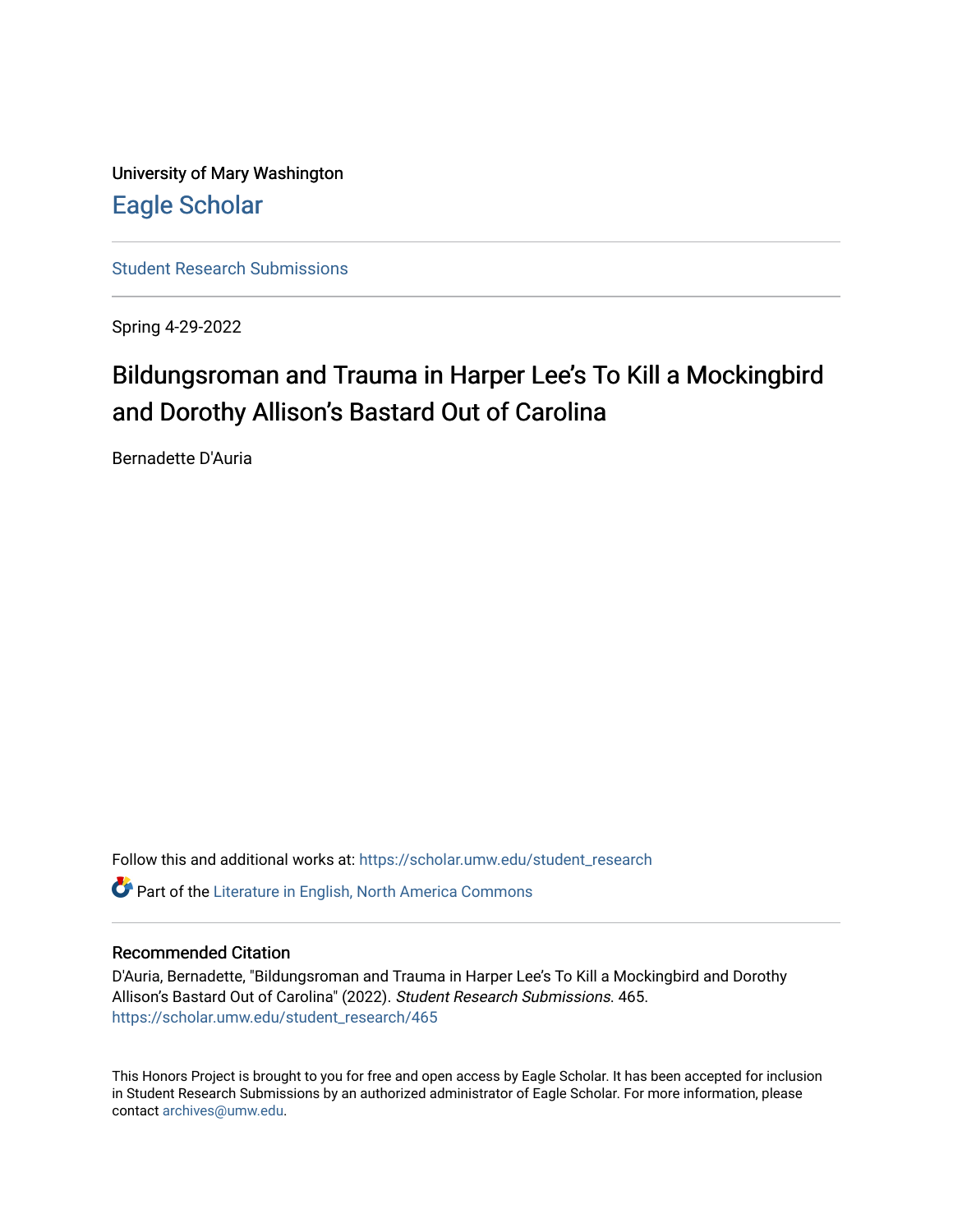Bernadette D'Auria

Dr. Richards

ENGL 457C

## December 8, 2021

Bildungsroman and Trauma in Harper Lee's *To Kill a Mockingbird* and Dorothy Allison's *Bastard Out of Carolina*

Published in 1960, Harper Lee's debut novel, *To Kill a Mockingbird*, recounts the childhood of Scout Finch and the events that transpire in her town of Maycomb. In a Bildungsroman, Lee has Scout's adult self narrate the novel as she documents her younger self's apparent growth from her naivety about the world to her maturation and viewing of the world with more sympathy. While Scout witnesses the impacts of the prejudices that permeate Maycomb, rarely is she affected by these events, leaving her an ambivalent witness to other people's trauma. When George Garret published his review of Dorothy Allison's *Bastard Out of Carolina,* in which he likened Allison's novel to Lee's, he compared the technical aspects of their prose. Both Lee and Allison create "a living language" that is "exact and innovative" (3). However, the similarities between the two writers and their quintessential works do not stop there. Like *To Kill a Mockingbird*, Allison's *Bastard Out of Carolina* (1992) recounts the childhood of a young girl's coming of age. However, for Allison's Bone Boatwright, her growth is a direct result of the traumas she experiences. While both novels center around young heroines' growth, Lee's Scout Finch still retains a childlike naivety, as she never truly reacts to and processes the traumatic events encompassing her childhood. Conversely, Allison's Bone Boatwright's trauma prevents her from sentimentalizing the circumstances of her childhood, allowing Allison to construct a more realistic and authentic Bildungsroman.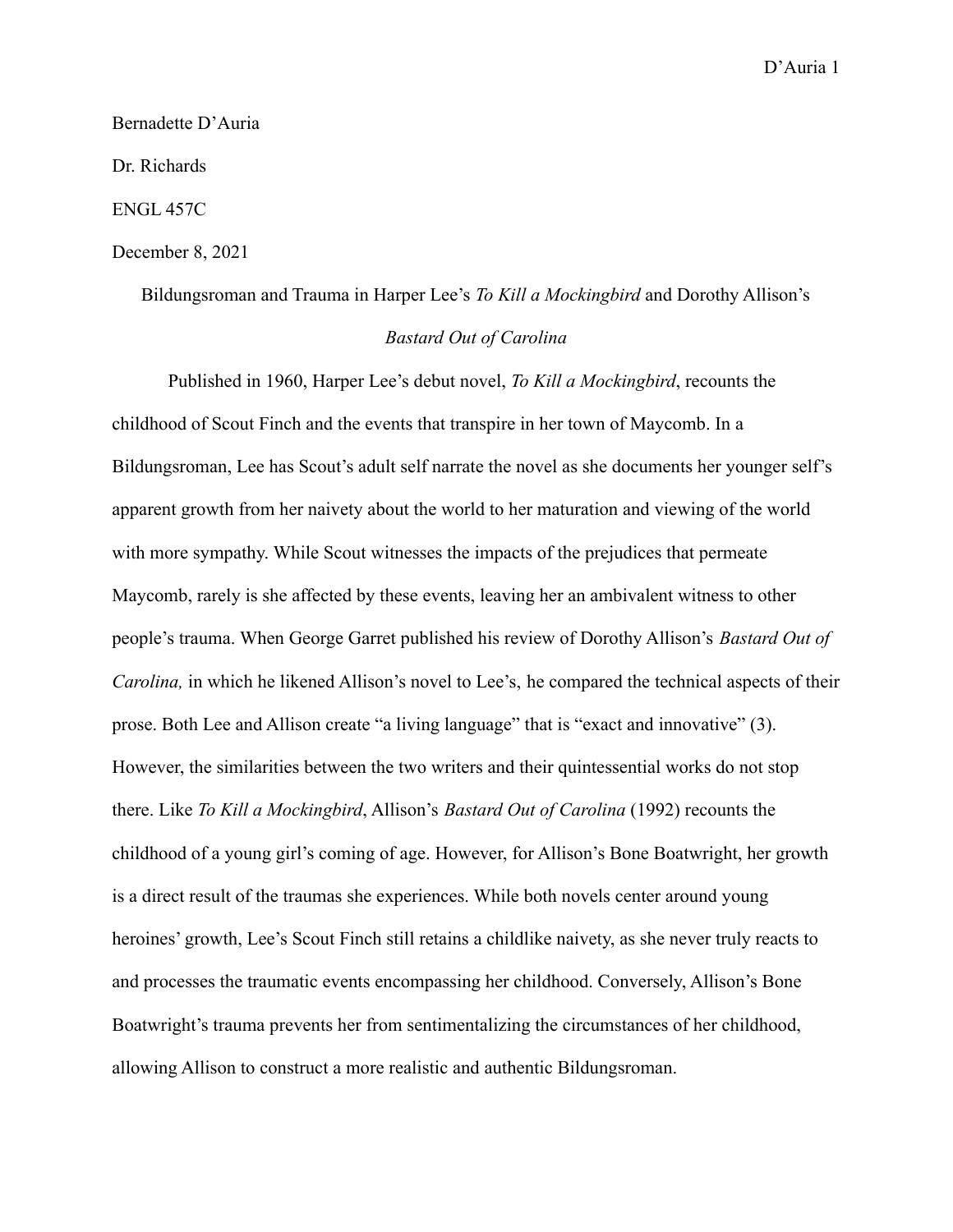To compare these works appropriately, there must first be an understanding of what constitutes trauma. According to scholars Lesia M. Ruglass and Kathleen Kendall-Tackett, "psychological trauma can occur when a person experiences an extreme stressor that negatively affects his or her emotional or physical well-being" (4). For an extreme stressor to be a traumatic event, the event is typically "considered traumatic if [it] resulted in death or threatened death, actual or threatened physical injury, or actual or threatened sexual violation" (5). For the event to be deemed traumatic, the traumatized individual "could have directly experienced the event, witnessed the event, or learned of the event happening to a close friend or relative" (5). As research involving trauma has expanded, so has the discussion of what qualifies as a traumatic event. According to Don Catherall, there exists "small t traumas and large T traumas," with large T traumas aligning with Ruglass and Kendall-Tackett's definition and small t traumas referring to "events that are also life changing but do not qualify for the stressor criterion of PTSD or acute stress disorder" (63). Both large T and small t traumas can affect a child's well-being and growth. "Depression, anxiety, anger, and fighting" (9) are just some of the symptoms of both large T and small t traumas (Greenwald). However, unlike small t traumas, large T traumas can result in post-traumatic symptoms including re-experiencing, avoidance, hyperarousal and hypervigilance, and affect dysregulation (Greenwald 16-18).

Scholar Laura Fine argues that "Scout absorbs, and learns from, everything that happens around her. Her every interaction and realization help form the adult she is to become" (76), but this argument does not align with the small impact that trauma has on Scout's narrative. The first thing that Scout tells readers is that "when he was nearly thirteen, my brother Jem got his arm badly broken at the elbow" (3). She then admits that she believes the circumstances of his injury begin with the Ewells, while he believes "it began the summer Dill came to us" (3). This opening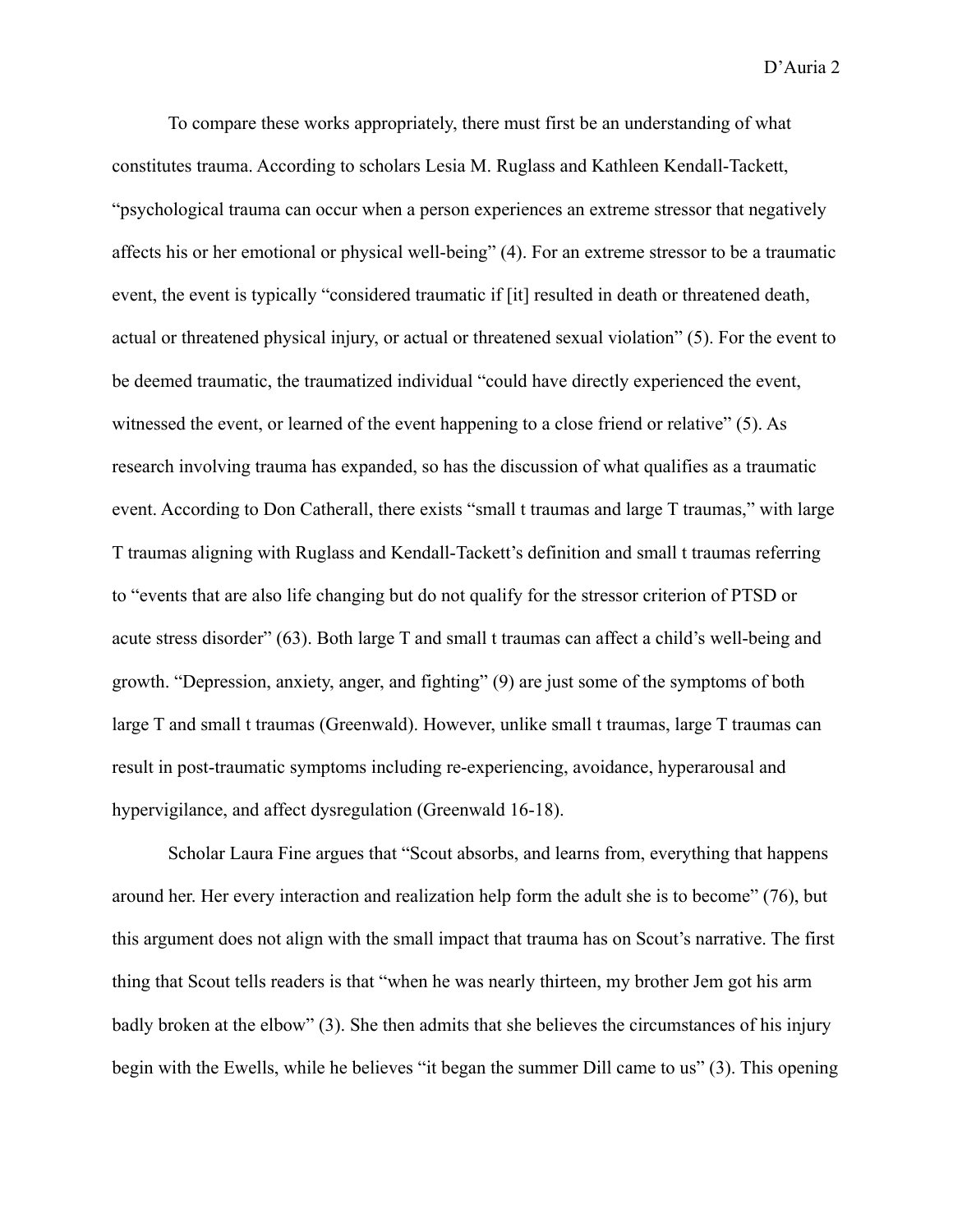allows Lee to establish at least two things about the narrative: it is being told retrospectively by a biased narrator, and it will most likely culminate in the breaking of Jem's arm. Having the adult Scout state that she maintains "that the Ewells started it all" suggests that even though Scout has gone through the events that lead to Jem's arm breaking, her age during these events inhibits her from processing them as completely as her older brother. Jem's assertion that the means of his injury begin with Dill is because "Dill first gave us the idea of making Boo Radley come out" (3), and it is Boo Radley who saves the Finch children from Bob Ewell. However, because Scout is only six when she becomes fascinated with Boo Radley, she never picks up on the significance of the relationship that she and Jem form with him, a relationship that allows her to walk away relatively unscathed from Bob Ewell's attack. This is the first instance that readers are privy to Scout's naivety regarding traumatic events throughout her childhood.

Most of the traumatic events surrounding Scout's childhood directly relate to her father's involvement in Tom Robinson's case. The first time she is aware of Atticus's involvement is when Cecil Jacobs taunts her by saying Atticus "defended n—," a sentiment later echoed by her cousin Francis calling Atticus a "n— lover" (Lee 100, 110). In both situations, she is humiliated by these accusations, but it is only when she attacks Francis that she is physically punished. Her spanking by Uncle Jack should qualify her as a victim of a traumatic event, as she receives physical punishment without an opportunity to explain herself. Furthermore, this is the first instance where Scout's actions result in a physical punishment. Atticus has previously "been able to get by with threats," which means the act of physical punishment should be a big deal to Scout (116). However, Lee reveals that Atticus does not feel bad for the misunderstanding because "she earned it" (115). This admission implies that Atticus may have physically punished Scout himself if he had been the one to witness Scout's actions. This also implies that so long as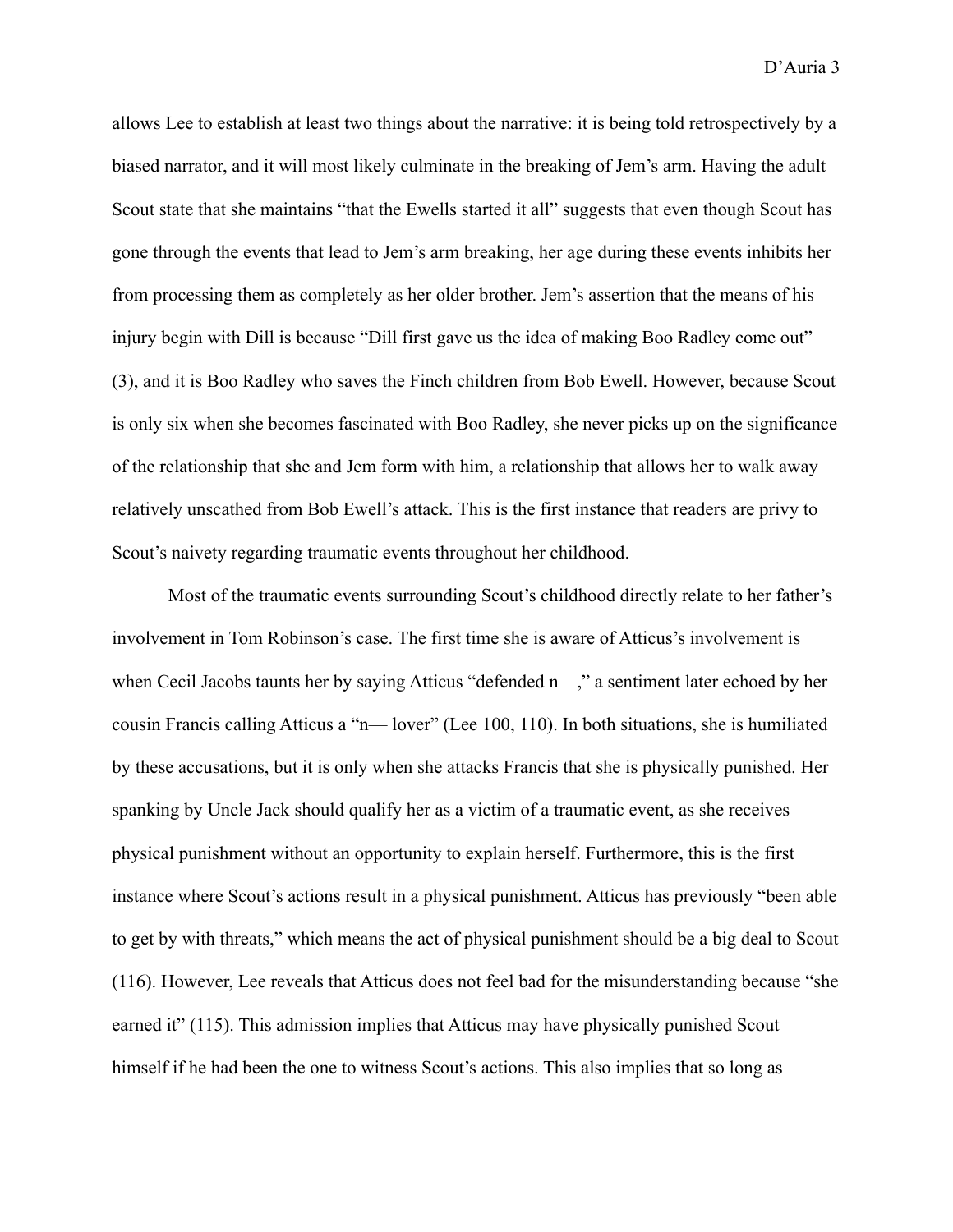Atticus feels Scout has not been wronged, Scout herself will not view a situation as having wronged her. Scout's reason for her actions was to defend Atticus; if she respects her father enough to physically attack another, she will respect him enough to not feel wronged by Uncle Jack. Aside from Bob Ewell's attack, these are the only other instances of Scout experiencing first-hand trauma as a result of Tom Robinson's case.

In comparison many individuals aside from Scout are traumatized by Tom Robinson's case, including Jem, Mayella Ewell, and Tom Robinson. Jem is arguably the most affected by the events of the novel, as he is older and more aware of Maycomb's racial and poverty-based tensions. It is Jem who processes that Atticus prevents a lynching, a term that is never used in the scene with the Maycomb jail. It is Jem who witnesses and understands the trial and cries while muttering "it ain't right" after the guilty verdict (284). Finally, it is Jem whose arm breaks with "a dull crunching sound" in the encounter with Bob Ewell (351). Throughout all of these instances, Scout only is distressed when she sees Jem in trouble and views herself as being in danger. In contrast, Mayella Ewell's trauma is made a public spectacle at the trial, as Tom Robinson alludes to her sexual abuse, stating that "she says she never kissed a grown man before…she says what her papa do to her don't count" in his testimony (260). Atticus also implements victim-blaming tactics with Mayella when he questions her, asking her why she did not fight Tom off and if she seduced him. Finally, no character experiences more traumatic events than Tom Robinson. He falls victim to assault and accusations from a white family that he perpetuated the assault, and, as a result, he is put on trial, convicted, and murdered. At best, these instances provide a detached narrative where readers are aware that Scout is too young to understand the events around her. Jem even states that Scout should be allowed to remain at the trial because "she doesn't understand it, Reverend, she ain't nine yet," (232). At worst, Scout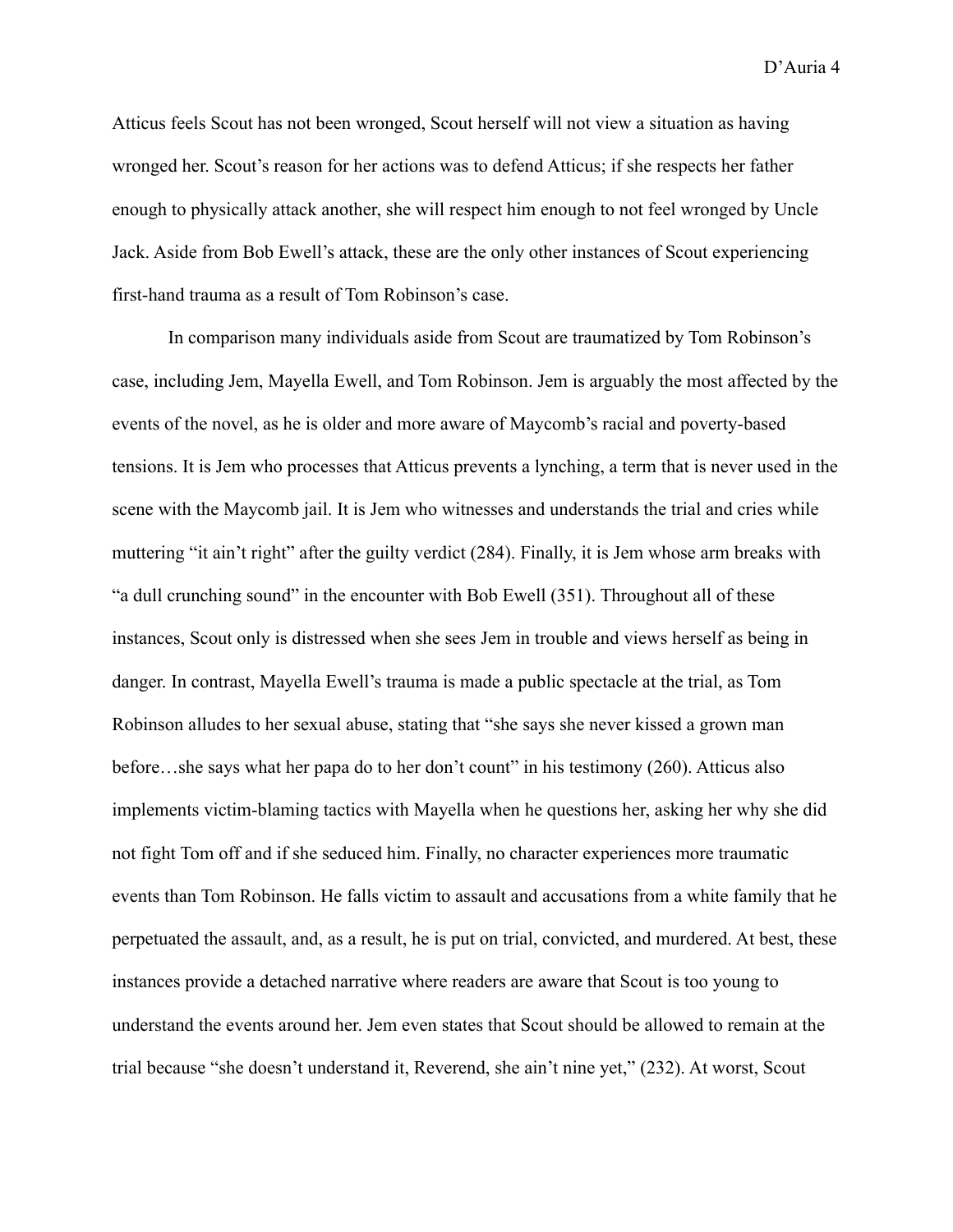reads as not caring about these instances until they affect her. While she may only be nine during Tom Robinson's trial, Jem is also a child, yet he is able to empathize with the people around him.

Allison centers her Bildungsroman with trauma and her heroine's accompanying responses. Readers immediately learn that Bone Boatwright's mother is in a coma during her birth and that the ones who name her "hadn't bothered to discuss how Anne would be spelled, so it wound up spelled three different ways on the form," highlighting a neglectful attitude towards Bone in the earliest stages of her life (3). Here, Allison underscores that Bone is "certified a bastard by the state of Carolina" because no matter how many times her mother attempts to change the "illegitimate" status on Bone's birth certificate, the courthouse clerks refuse to do so (3). This highlights her isolation from her family even further. Not only does her mother's side of the family appear to be neglectful of Bone, but the state solidifies her otherness from the rest of the Boatwrights by officially labeling her a bastard. Allison's readers are also informed of the financial status of the Boatwrights, as Bone comments that her mother "hated being called trash" (3). Right away, this indicates that Bone is a child who is a victim of poverty and only has a partial claim to family, as she has no idea who her father is and her mother's side is a bit negligent. Unlike Scout, there is no other voice to contest these truths, as her family and the state assert that she is an illegitimate child who comes from a poor background.

It is her illegitimacy and poverty that cause the two biggest traumatic events in Bone's life: her sexual abuse and her mother's abandonment. As previously discussed, Bone's illegitimate status renders her an outsider to her family. Her "blue eyes" and "hair as black as midnight" in contrast to her mother's blonde, "gold as sunlight" hair serve to isolate her even further (28). Not only is she legally marked as other, but her appearance physically also marks her as an outsider from her family. Her grandmother attempts to reassure Bone that her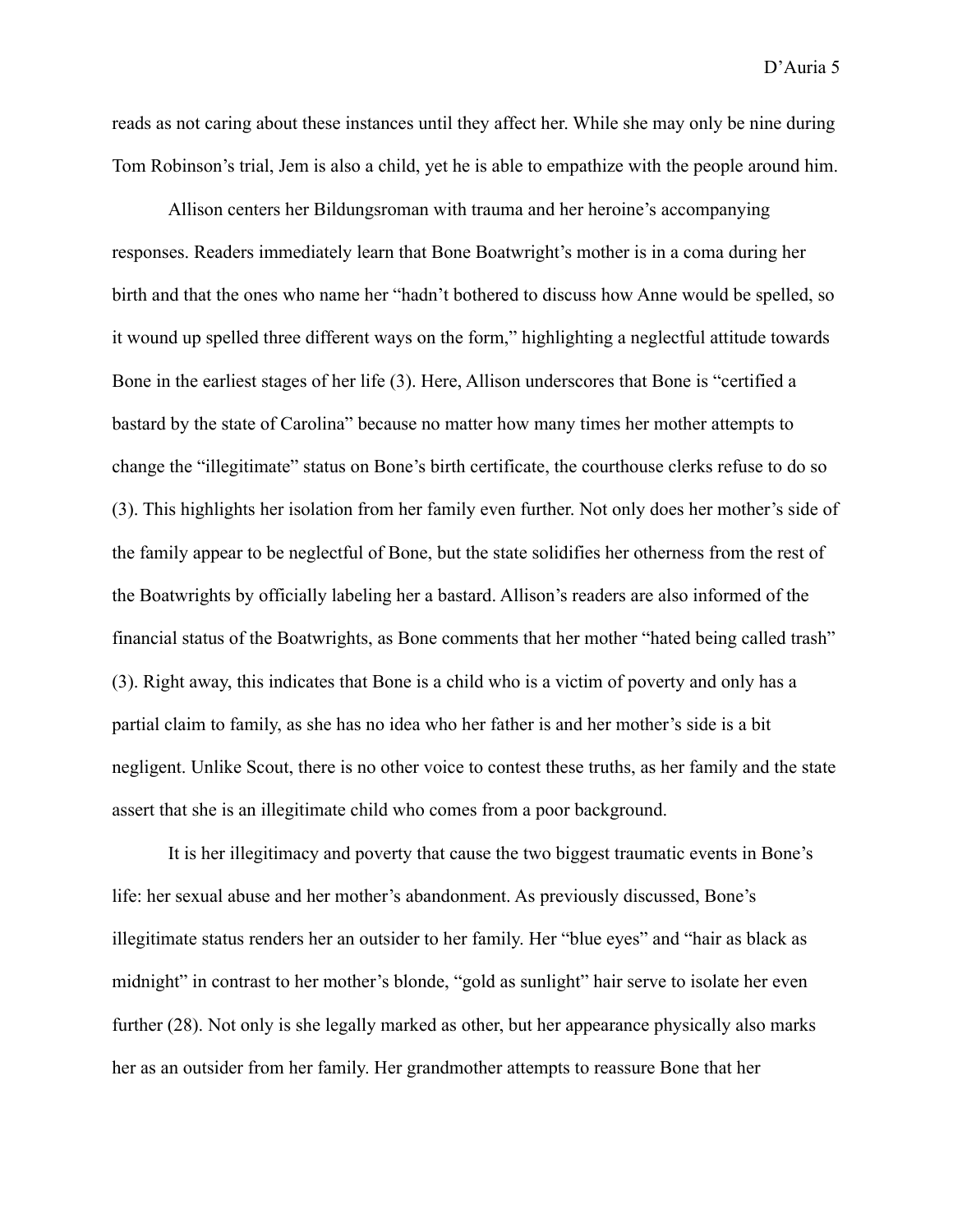appearance is a result of her great-great-grandfather's Cherokee blood, that "blue eyes an't that rare among the Cherokee around here" (26). However, this is contradicted by her aunt who tells her "you got a family you an't gonna know is your own—all you with that dark hair he had himself" (26). Bone's appearance remains a physical reminder to the rest of her family, especially to her mother, that she is an outsider. The isolation that Bone's mother feels as a result of an illegitimate daughter causes internal shame. Scholar J. Brooks Bousan cites this shame as Allsion connecting "the damage of incest to the shame of illegitimacy" by showing "how the shaming of Bone's mother, Anney, and of Bone around illegitimacy" prepares Bone for the trauma and shame of incest (36). One of the biggest humiliations that Anney has, on top of her illegitimate daughter, is her poverty. It is one of the driving forces behind her pursuit of Glen Waddell, whose upper middle-class family "owned the dairy, and the oldest Waddell was running for district attorney" (Allison 10). As scholar Natalie Carter observes, when Anney meets Glen, "she sees something far more important than a chance at love…she sees an escape from the ceaseless poverty into which she was born" where she will no longer have to cope with the shame it brings herself and daughters (891). Having Glen in the family would also give Bone a father, someone to take away the shame that Anney feels by having her daughter labeled as illegitimate. However, it is ultimately Glen's presence that solidifies Bone's trauma of illegitimacy and poverty while also adding in sexual abuse and abandonment.

The first time that Glen assaults Bone is in the car while Anney is in labor at the hospital. Bone is not aware of what Glen is doing, but she knows that it is wrong, painful, and scares her. When Glen is holding his erection—a word not used in this scene like "lynching" in *To Kill a Mockingbird*—Bone says, "I knew what was under his hand. I'd seen my cousins naked, laughing, shaking their things and joking, but this was a mystery, scary, and hard" (47). Unlike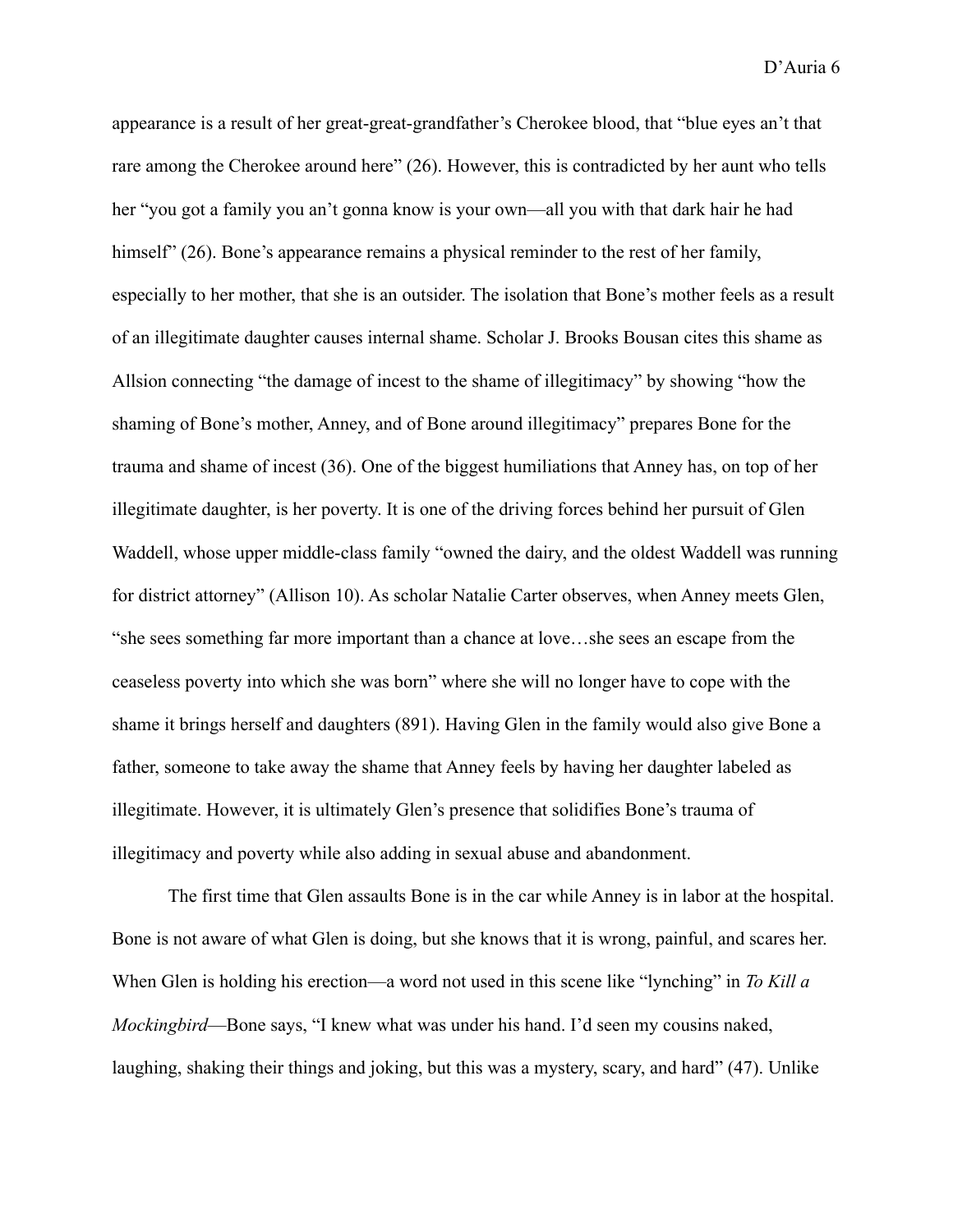Scout's interactions with trauma, Bone's interactions are direct and horrifying for both her and the audience. Also unlike Scout, Allison makes readers aware of how this molestation, along with the ones that follow it, traumatizes Bone. According to Dianna Kenny, one effect of child sexual abuse is sexualized behavior, including "inappropriate knowledge or behaviour; excessive masturbation" (197). Soon after her molestation, Bone begins to fantasize about "being tied up and put in a haystack while someone set the dry stale straw ablaze" (Allison 63). This violent, mastabatory fantasy, which ends with Bone admitting "I came. I orgasmed on my hand to the dream of fire," aligns with Kenny's assessment of sexualized behavior. Not only is Bone masturbating at a young age, but she admits to doing it "whenever I was alone," aligning with the excessiveness mentioned in Kenny's research (63). Later on, once Glen starts beating Bone regularly, these fantasies grow even more violent. Bone, imagines she "was tied to the branches...someone had beaten me with sticks and put their hands in my clothes...someone had tied me high up in the tree, gagged me and left me to starve to death while the blackbirds pecked at my ears" all while rocking herself against a tree outside (176). Not long after this, she begins to incorporate objects into her masturbation sessions. She finds pleasure in the chain she steals from Aunt Raylene's house, "[putting] it between my legs, pulling it back and forth" (193). The incorporation of dangerous objects into her masturbation sessions demonstrates Bone's need for control, as she now has the sexual power in her hands. Rather than engaging in dangerous acts against her will, Bone is the one choosing to use an old chain to provide pleasure. This further aligns with Kenny's research, as the "powerlessness" (196) that comes with sexual abuse is curbed by her use of the chain.

Bone also suffers from "behavioral sequelae" or "poor self-esteem; depression; anger reactions; delinquency" as a result of her molestation and later beatings (Kenny 197). The chain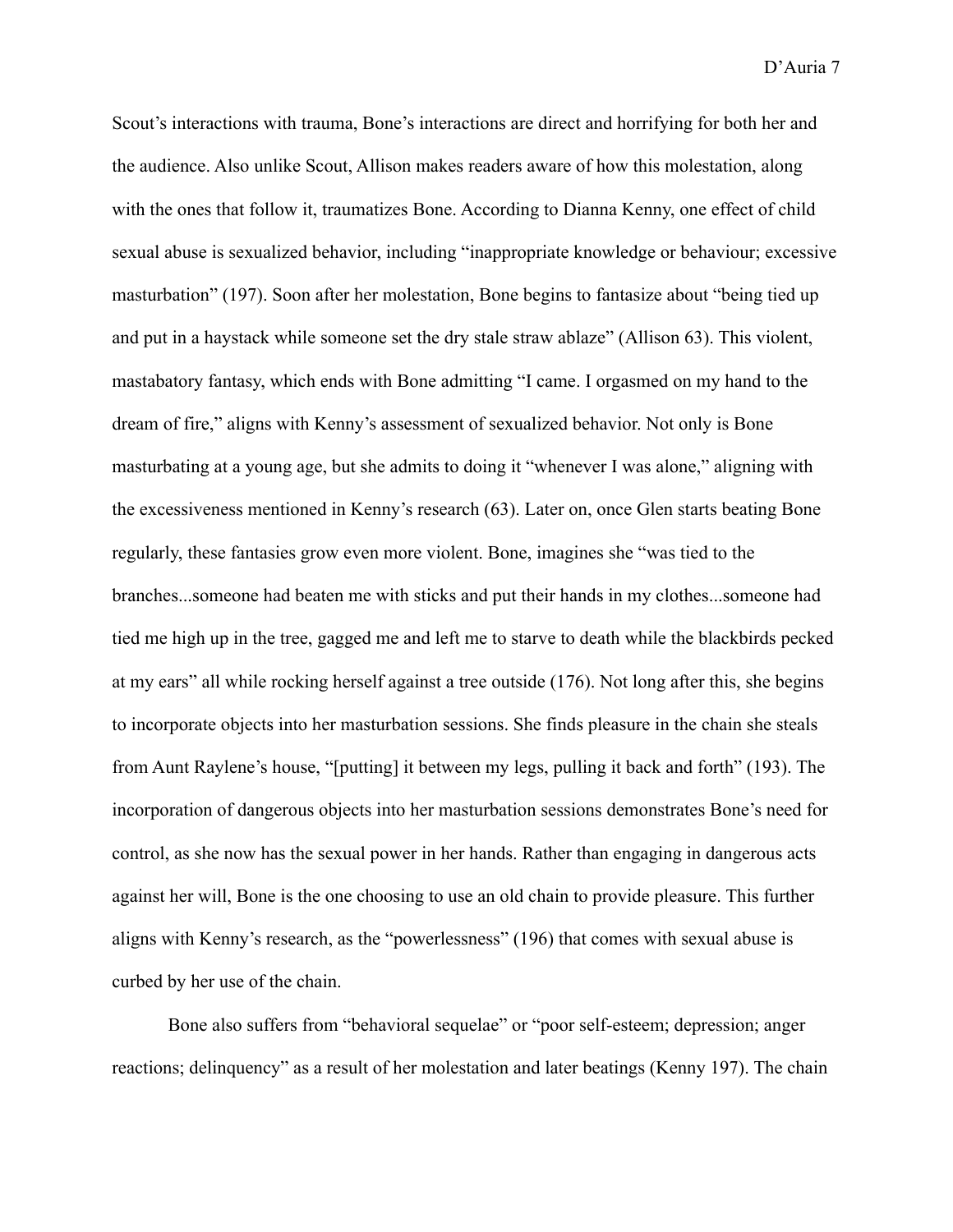she uses to masturbate soon becomes a tool for breaking and entering a store and robbing the place. This act of delinquency is motivated by the "anger beat[ing] inside me" from her repeated beatings; it serves as a stand-in for letting her anger out on the man she believes truly deserves it: Daddy Glen (Allison 226). Bone's perception of herself alternates constantly throughout the narrative; one moment she views herself as "scared and angry" and then next she believes she is "mean and vicious" (209, 213). This negative self-image is also Glen's doing. When Bone sees herself in Glen's eyes, she "wanted to die. No, I wanted to already be dead...He looked at me and I was ashamed of myself" (209). Unlike Scout, Bone is constantly changing and reacting to the traumas that have been inflicted on her, whether that be through her actions or her mindset. This is most apparent at the end of the novel when Glen violently rapes Bone. Prior to the rape, Bone "looked in Daddy Glen's eyes again and was too afraid to move," but as he is assaulting her she attempts to fight back; Bone "didn't care what might happen" so long as she tried to fight against him (281, 282). Bone's perception of Anney also changes as a result of this final rape. After it occurs, and Anney is comforting her daughter's rapist, Bone is enraged and thinks "I'd said I could never hate her, but I hated her now for the way she held him" (291). In this moment, Bone finally realizes that her mother will always choose Glen over her. This realization is made official during the novel's final scene, where Anney gives Bone her birth certificate and leaves her. In this final traumatic experience, Bone thinks to herself, "I was already who I was going to be" because no matter what happens to her following the novel's conclusion, she will always be shaped by the traumas of her childhood (309). Unlike Scout, who finds comfort in Atticus' presence at the end of Lee's novel, there is no room for sentimentality in Bone's narrative; she begins and ends the novel a bastard.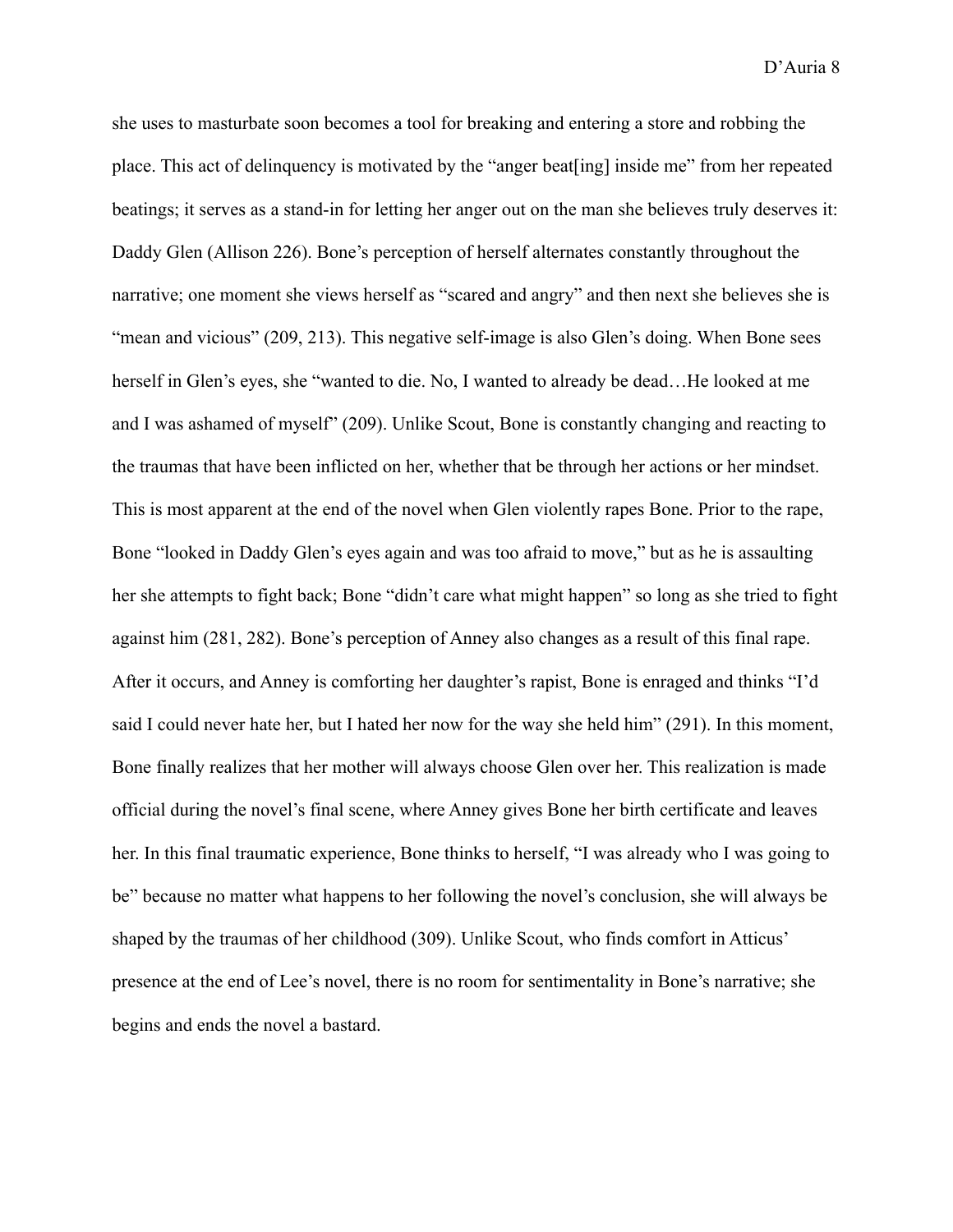Lee and Allison construct narratives that have both been given the label Bildungsroman. Both authors center their narratives around young heroines and their experiences with trauma. However, while there are many characters in Lee's novel who are traumatized by the events that transpire throughout the narrative, Lee's heroine Scout is not one of them. Despite its narrator telling her story retroactively, Lee never explores the lasting effects that Scout's trauma and trauma witnessing had on her. Instead, the audience is given incidents where an older Scout still does not comprehend the events that transpired in Maycomb so long ago. In comparison, Allison's heroine Bone is repeatedly traumatized throughout her childhood. Her trauma is the focal point of the novel and it is what the narrative hinges on to move the novel forward. This, combined with the story being told actively through the eyes of a child, allows for Allison to explore how repeated trauma and abuse impacts a Bone. Ultimately, this results in Allison's narrative, while ending bleakly, being a more authentic Bildungsroman than Lee's.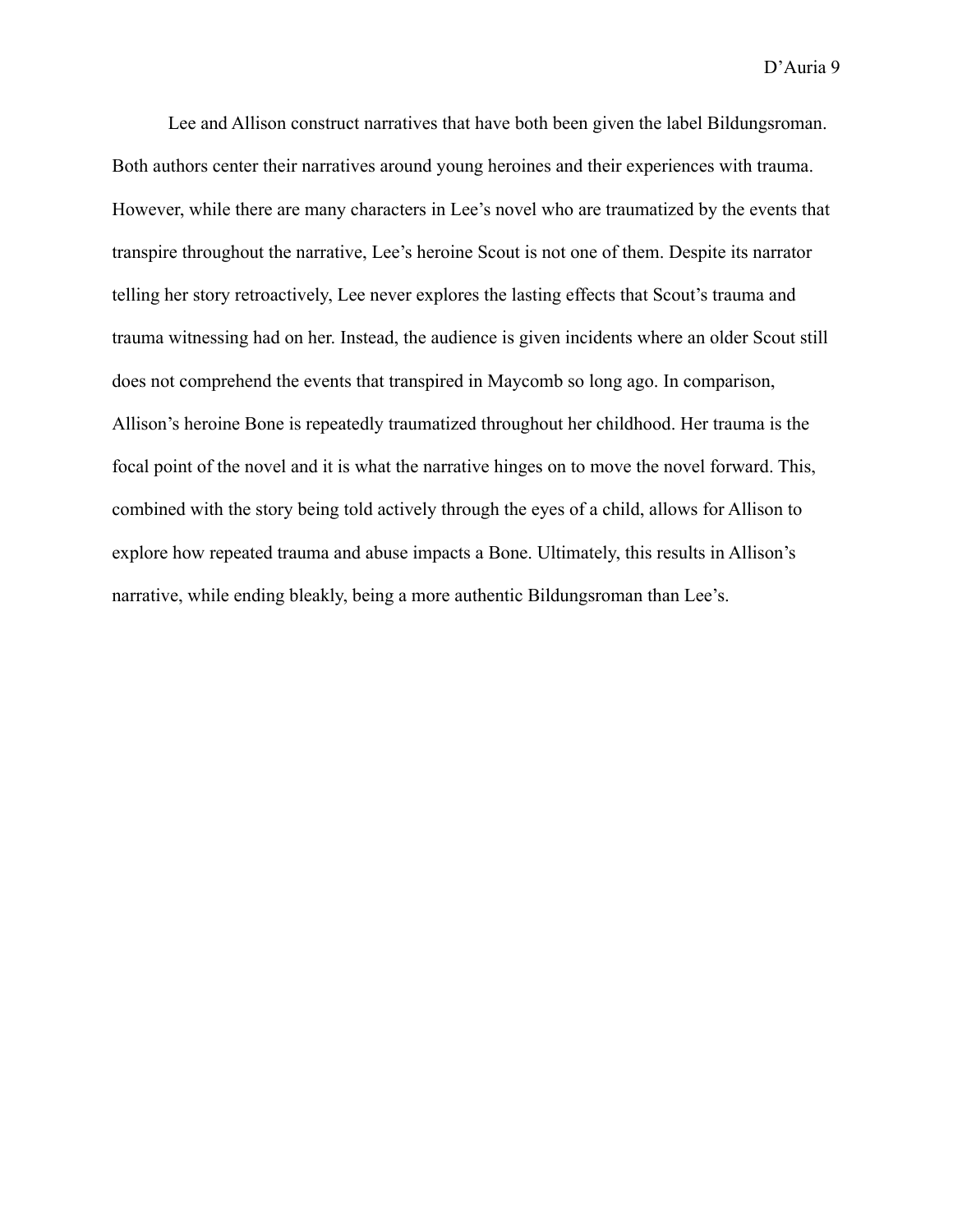## Works Cited

Allison, Dorothy. *Bastard Out of Carolina*. Penguin Books, 1992.

- Bouson, J. Brooks. "'You Nothing but Trash': White Trash Shame in Dorothy Allison's 'Bastard Out of Carolina.'" *The Southern Literary Journal*, vol. 34, no. 1, Dept. of English, University of North Carolina at Chapel Hill, 2001, pp. 101–23, doi:10.1353/slj.2001.0017.
- Carter, Natalie. "'A Southern Expendable': Cultural Patriarchy, Maternal Abandonment, and Narrativization in Dorothy Allison's *Bastard Out of Carolina*." *Women's Studies*, vol. 42, no. 8, 2013, pp. 886–903, doi:10.1080/00497878.2013.830540.
- Catherall, Don. "The Impact of Lower Magnitude Stressors on Child and Adolescent Development: The Family Context." *Post-Traumatic Syndromes in Childhood and Adolescence: a Handbook of Research and Practice*, edited by Vittoria Ardino, Wiley-Blackwell, 2011, pp. 61–76,
- Fine, Laura. "Structuring the Narrator's Rebellion in *To Kill a Mockingbird*." *On Harper Lee : Essays and Reflections*, edited by Alice Hall Petry, 1st ed., University of Tennessee Press, 2007, pp. 61–78.
- Garrett, George. "No Wonder People Got Crazy As They Grew Up." *The New York Times Book Review*, 5 July 1992, p. 3.

Greenwald, Ricky. "Understanding Trauma." *Child Trauma Handbook: a Guide for Helping Trauma-Exposed Children and Adolescents*. Routledge, 2015, pp. 9–22, doi:10.4324/9781315678320.

Kenny, Dianna T. "The Effects of Child Sexual Abuse." *Children, Sexuality, and Child Sexual Abuse*. 1st ed., Routledge, 2018, pp. 195–218, https://doi.org/10.4324/9781315109329.